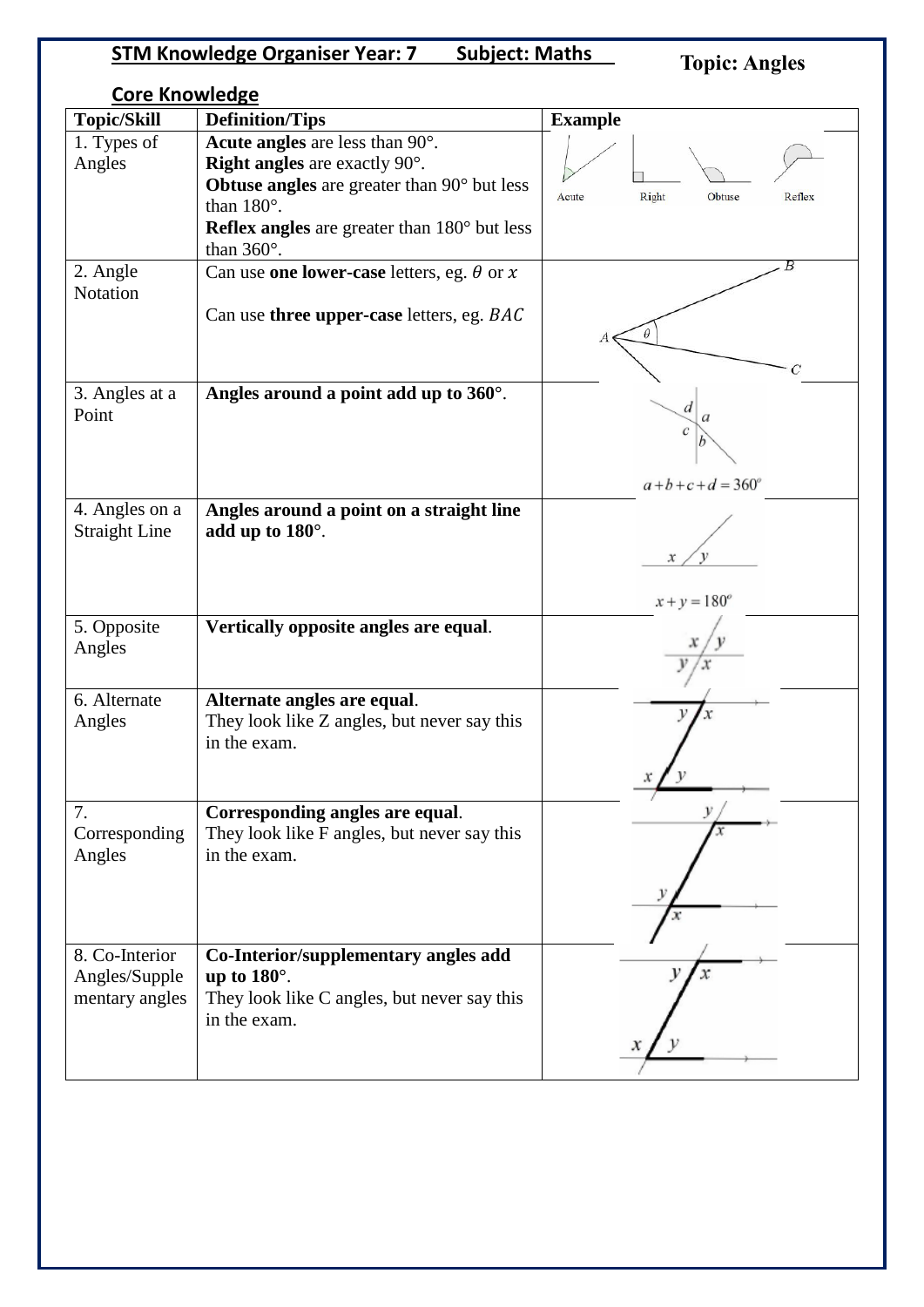# **STM Knowledge Organiser Year: 7 Subject: Maths**

## **Core Knowledge**

| 9. Angles in a<br>Triangle                             |                                                                                                                                                                                                                                                        |                                                                                            |
|--------------------------------------------------------|--------------------------------------------------------------------------------------------------------------------------------------------------------------------------------------------------------------------------------------------------------|--------------------------------------------------------------------------------------------|
|                                                        | Angles in a triangle add up to $180^\circ$ .                                                                                                                                                                                                           |                                                                                            |
|                                                        |                                                                                                                                                                                                                                                        | $80^6$                                                                                     |
|                                                        |                                                                                                                                                                                                                                                        |                                                                                            |
|                                                        |                                                                                                                                                                                                                                                        | 45 <sup>o</sup>                                                                            |
|                                                        |                                                                                                                                                                                                                                                        | 55                                                                                         |
|                                                        |                                                                                                                                                                                                                                                        |                                                                                            |
| 10. Types of                                           | Right Angle Triangles have a 90° angle in.<br><b>Isosceles</b> Triangles have 2 equal sides and                                                                                                                                                        |                                                                                            |
| Triangles                                              | 2 equal base angles.                                                                                                                                                                                                                                   |                                                                                            |
|                                                        | <b>Equilateral Triangles have 3 equal sides</b>                                                                                                                                                                                                        |                                                                                            |
|                                                        | and 3 equal angles $(60^{\circ})$ .                                                                                                                                                                                                                    |                                                                                            |
|                                                        | Scalene Triangles have different sides and                                                                                                                                                                                                             | Right Angled<br>Isosceles                                                                  |
|                                                        | different angles.                                                                                                                                                                                                                                      |                                                                                            |
|                                                        |                                                                                                                                                                                                                                                        |                                                                                            |
|                                                        | Base angles in an isosceles triangle are                                                                                                                                                                                                               |                                                                                            |
|                                                        | equal.                                                                                                                                                                                                                                                 |                                                                                            |
|                                                        |                                                                                                                                                                                                                                                        | 60°<br>60<br>Equilateral<br>Scalene                                                        |
|                                                        |                                                                                                                                                                                                                                                        |                                                                                            |
| 11. Angles in a                                        | Angles in a quadrilateral add up to $360^\circ$ .                                                                                                                                                                                                      |                                                                                            |
| Quadrilateral                                          |                                                                                                                                                                                                                                                        | 126                                                                                        |
|                                                        |                                                                                                                                                                                                                                                        |                                                                                            |
|                                                        |                                                                                                                                                                                                                                                        |                                                                                            |
|                                                        |                                                                                                                                                                                                                                                        |                                                                                            |
|                                                        |                                                                                                                                                                                                                                                        |                                                                                            |
|                                                        |                                                                                                                                                                                                                                                        | $65^\circ$<br>$93^\circ$                                                                   |
|                                                        |                                                                                                                                                                                                                                                        |                                                                                            |
|                                                        |                                                                                                                                                                                                                                                        |                                                                                            |
|                                                        |                                                                                                                                                                                                                                                        |                                                                                            |
|                                                        |                                                                                                                                                                                                                                                        |                                                                                            |
|                                                        |                                                                                                                                                                                                                                                        |                                                                                            |
|                                                        |                                                                                                                                                                                                                                                        |                                                                                            |
|                                                        |                                                                                                                                                                                                                                                        |                                                                                            |
|                                                        |                                                                                                                                                                                                                                                        |                                                                                            |
|                                                        |                                                                                                                                                                                                                                                        |                                                                                            |
|                                                        |                                                                                                                                                                                                                                                        |                                                                                            |
|                                                        |                                                                                                                                                                                                                                                        |                                                                                            |
|                                                        |                                                                                                                                                                                                                                                        |                                                                                            |
|                                                        |                                                                                                                                                                                                                                                        |                                                                                            |
|                                                        |                                                                                                                                                                                                                                                        |                                                                                            |
|                                                        |                                                                                                                                                                                                                                                        |                                                                                            |
|                                                        | $8$ -sided = Octagon                                                                                                                                                                                                                                   |                                                                                            |
|                                                        | $9$ -sided = Nonagon                                                                                                                                                                                                                                   |                                                                                            |
|                                                        | $10$ -sided = Decagon                                                                                                                                                                                                                                  | Nonagon<br>Heptagon<br>Octagon<br>Decagon                                                  |
| 15. Sum of                                             | $(n-2) \times 180$                                                                                                                                                                                                                                     |                                                                                            |
| <b>Interior Angles</b>                                 | where n is the number of sides.                                                                                                                                                                                                                        | Sum of Interior Angles in a Decagon =<br>$(10-2) \times 180 = 1440^{\circ}$                |
|                                                        |                                                                                                                                                                                                                                                        |                                                                                            |
| 16. Size of                                            | $(n-2) \times 180$                                                                                                                                                                                                                                     | Size of Interior Angle in a Regular                                                        |
| <b>Interior Angle</b>                                  | $\boldsymbol{n}$                                                                                                                                                                                                                                       | Pentagon $=$                                                                               |
| in a Regular                                           |                                                                                                                                                                                                                                                        | $(5-2) \times 180 = 108^{\circ}$                                                           |
| 12. Polygon<br>13. Regular<br>14. Names of<br>Polygons | A 2D shape with only straight edges.<br>A shape is regular if all the sides and all the<br>angles are equal.<br>$3$ -sided = Triangle<br>$4$ -sided = Quadrilateral<br>$5$ -sided = Pentagon<br>$6$ -sided = Hexagon<br>$7$ -sided = Heptagon/Septagon | Rectangle, Hexagon, Decagon, Kite etc.<br>Triangle<br>Quadrilateral<br>Pentagon<br>Hexagon |